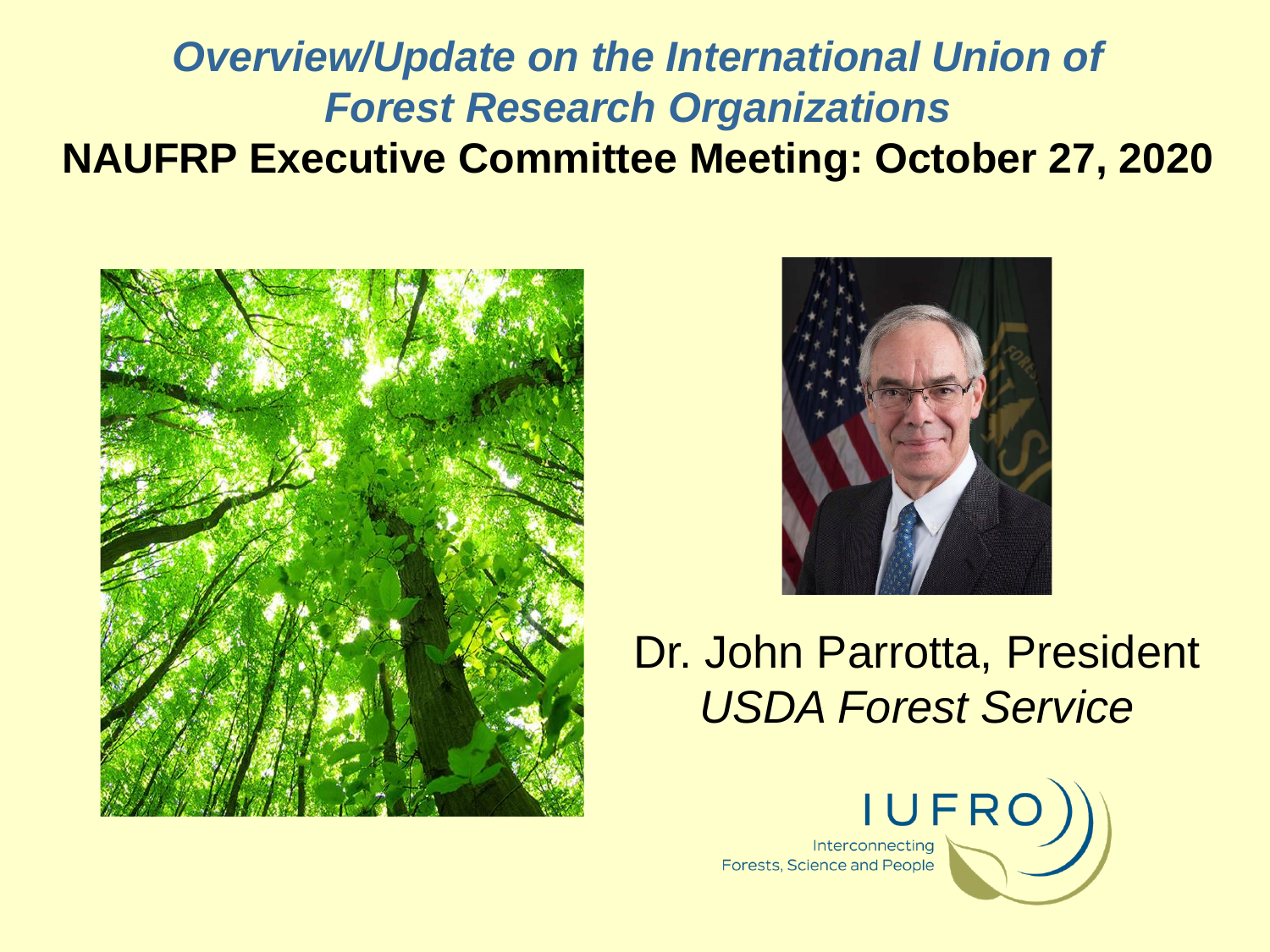## **About IUFRO**







- IUFRO is the only network with a global scope for cooperation in forest science and education.
- The IUFRO network unites 15,000-20,000 scientists in about 650 Member Organizations in 127 countries In the U.S., ~50 members (incl. 35 universities).
- IUFRO is open to all individuals and organizations dedicated to research related to forests and forest products.
- IUFRO was founded in 1892 and is based in Vienna, Austria. It is a member of the International Science Council, ISC.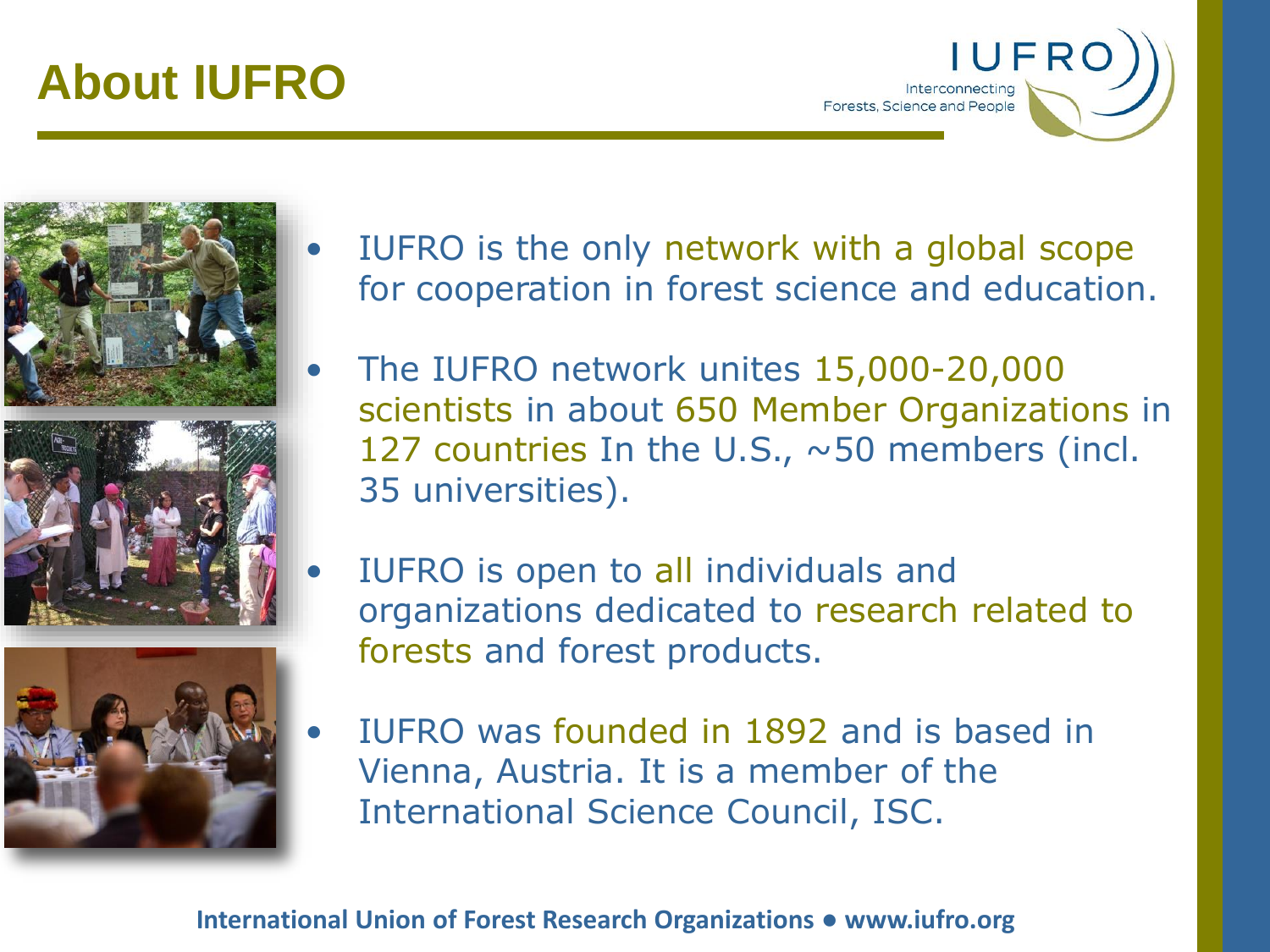### **IUFRO Structure Overview**

**IUFRC** Interconnecting Forests, Science and People

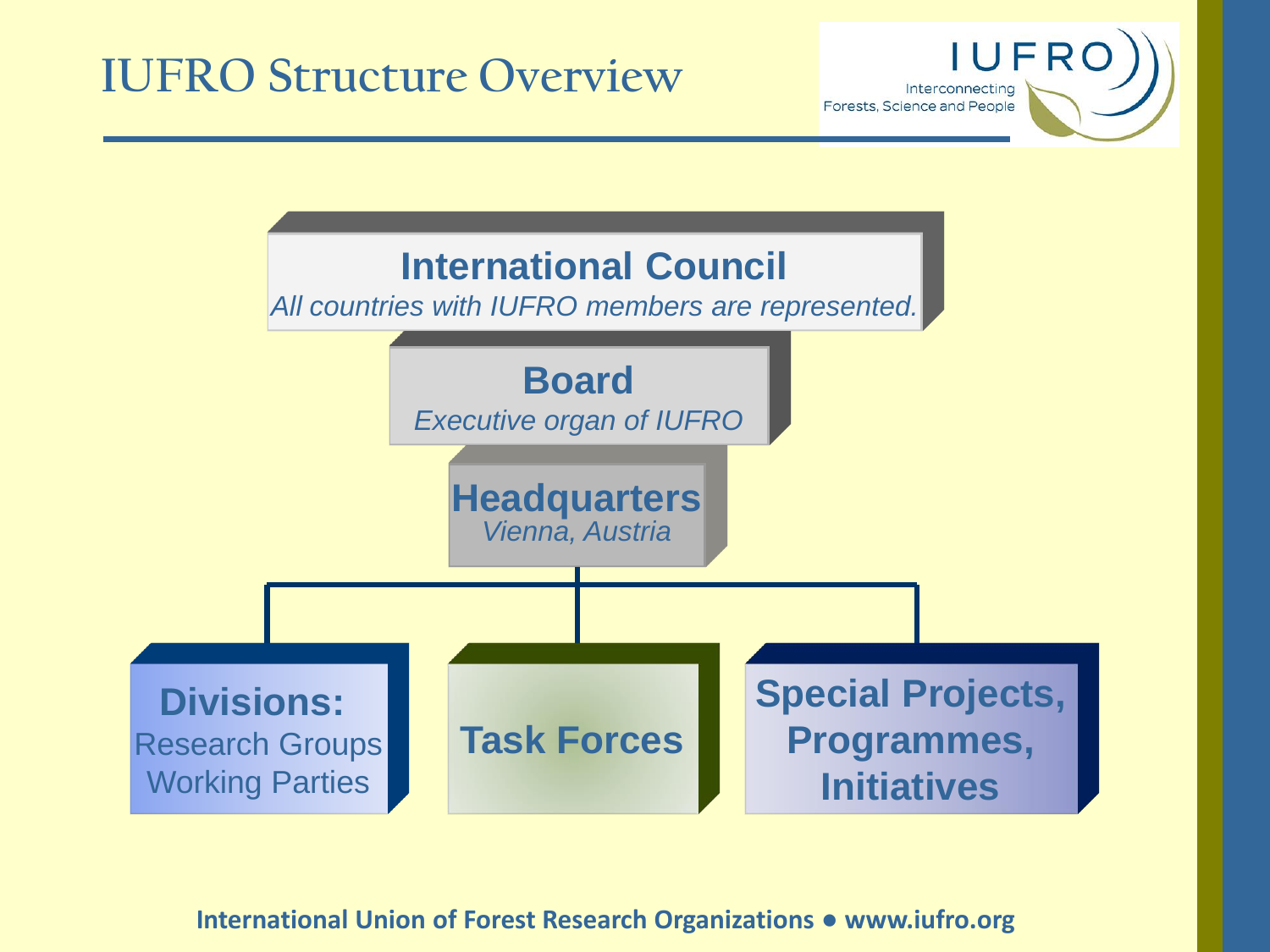## **Priority Research Themes**



Five themes aim to guide the science collaboration within IUFRO's global network

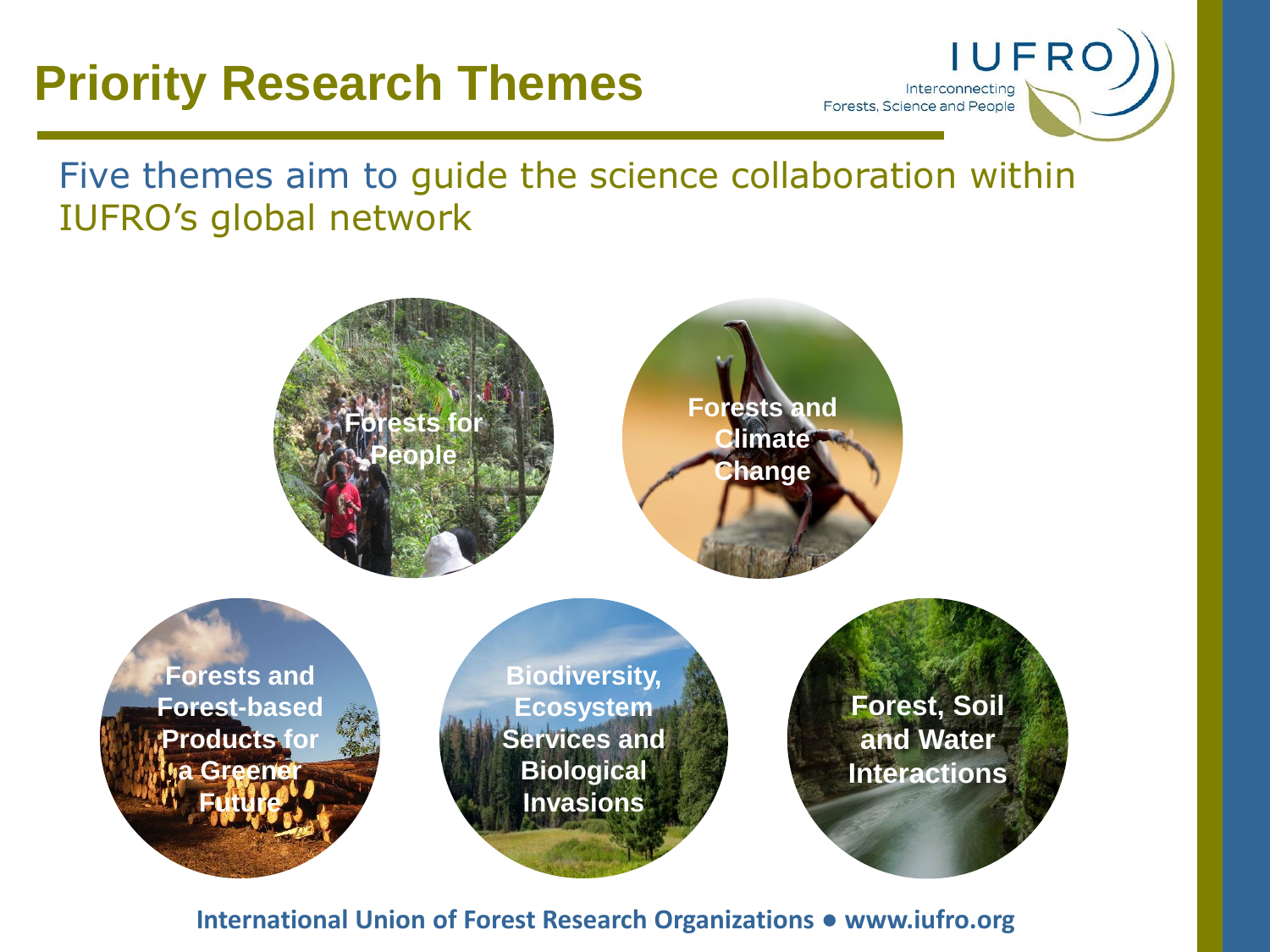## **IUFRO' Activities**





#### • **Divisions/Research Groups/Working Parties: Information sharing; joint** learning; science meetings

**Task Forces: Inter-disciplinary** cooperation in forest research; synthesising existing state-of-the-art science; publications

**Programmes/Projects:** Specific purposes in support of capacity building; information dissemination; research management; science-policy; forestry practice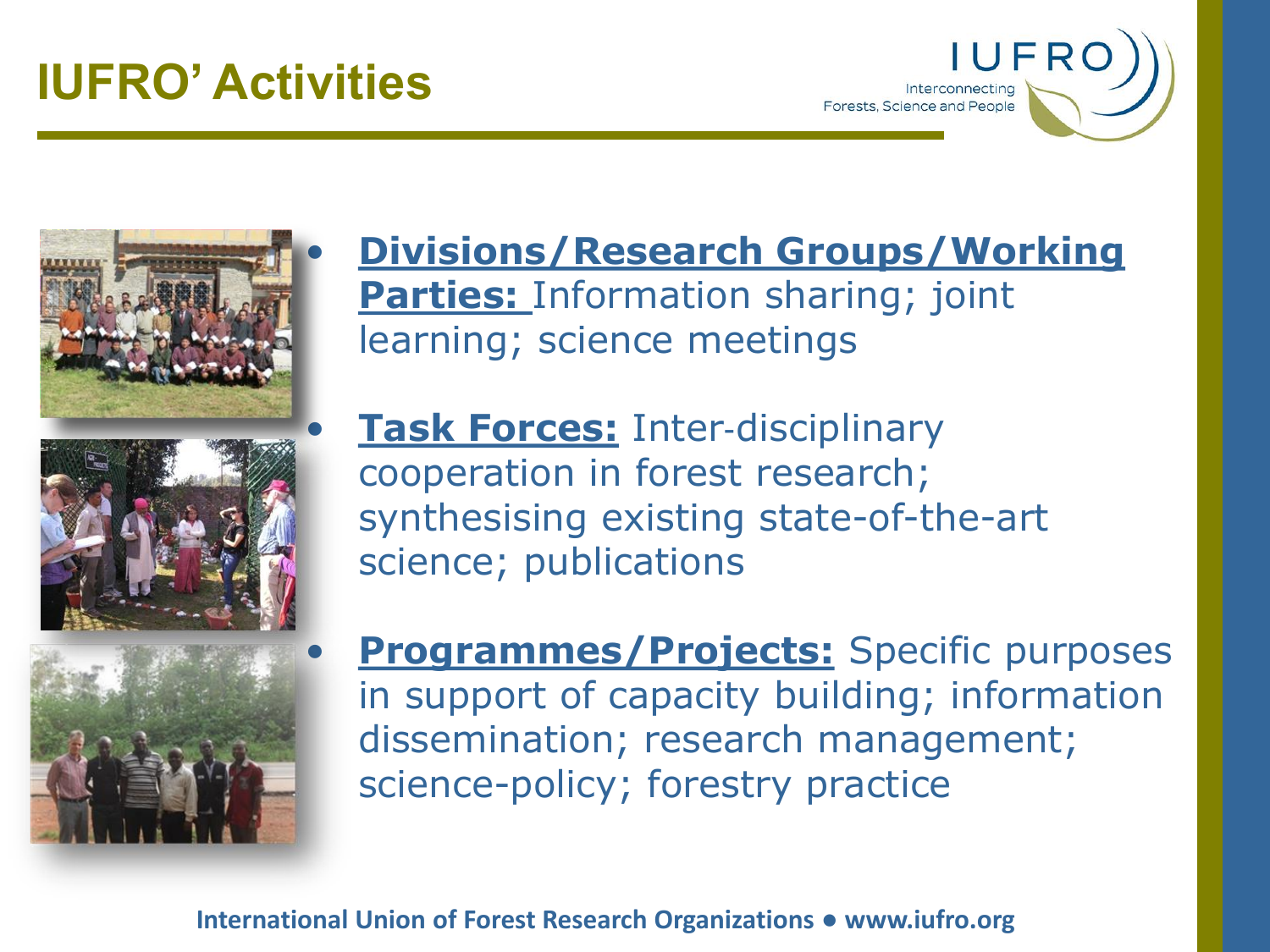

# **IUFRO and Forest Education**

- ➢ **IUFRO Research Group 6.09.00 "Forest Education"**
- ➢ **IUFRO-IFSA Joint Task Force on Forest Education (since 2014)**
- ➢ **"Green-Jobs" project in collaboration with IFSA and EFI – assessing how prepared recent graduates are to fulfil workplace requirements**

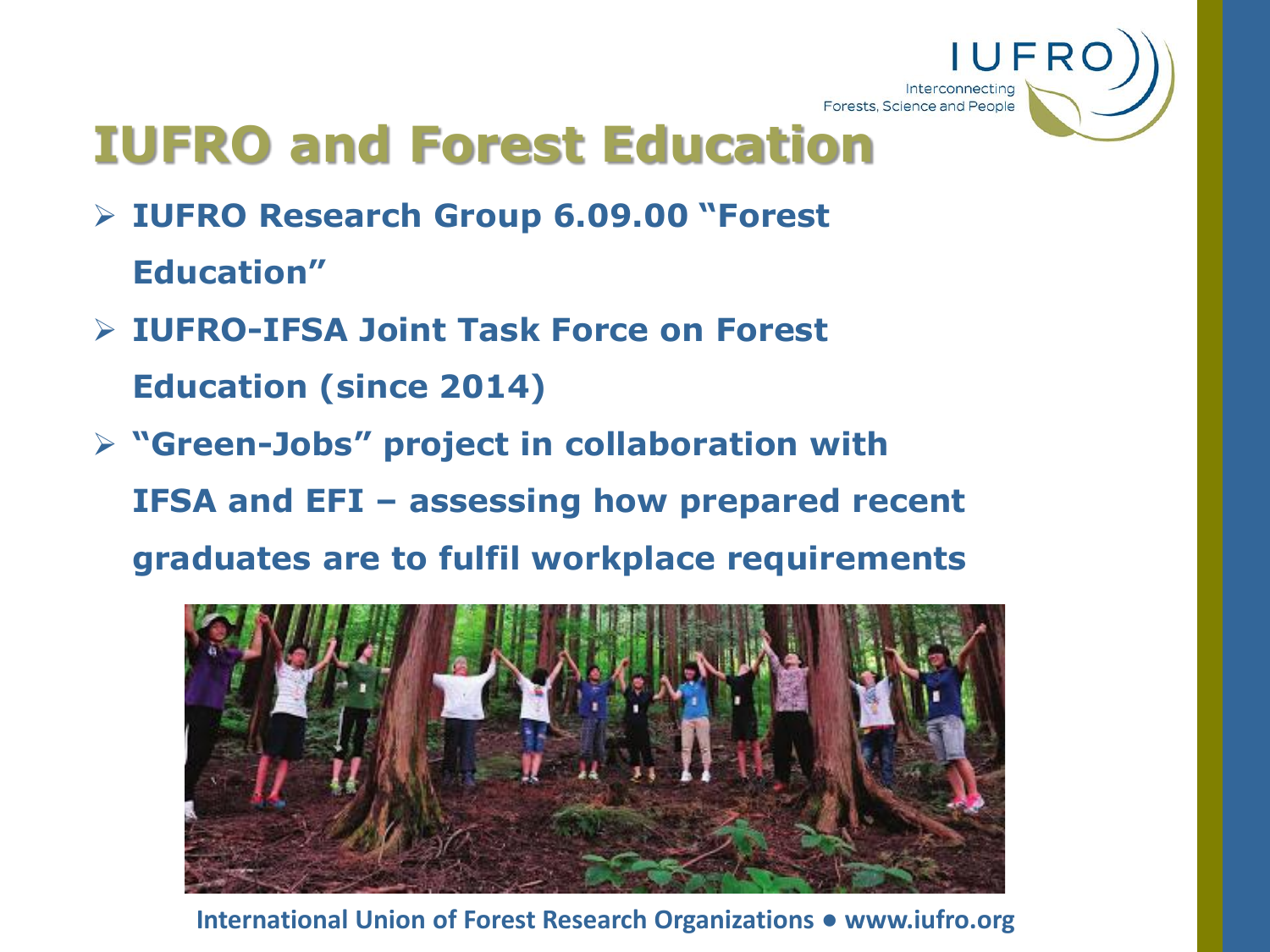



- $\triangleright$  In collaboration with Food and Agriculture Organization of the UN (FAO) and International Tropical Timber Organization (ITTO)
- ➢ Funded by German Federal Ministry of Food and Agriculture (BMEL)
- ➢ Catalyse, accelerate and enhance broad efforts in forest education and overcome the deficiencies in forest education in many parts of the world.
- ➢ Primary, secondary, tertiary and technical/vocational training
- ➢ Main expected output: Creation of a global platform for forest education